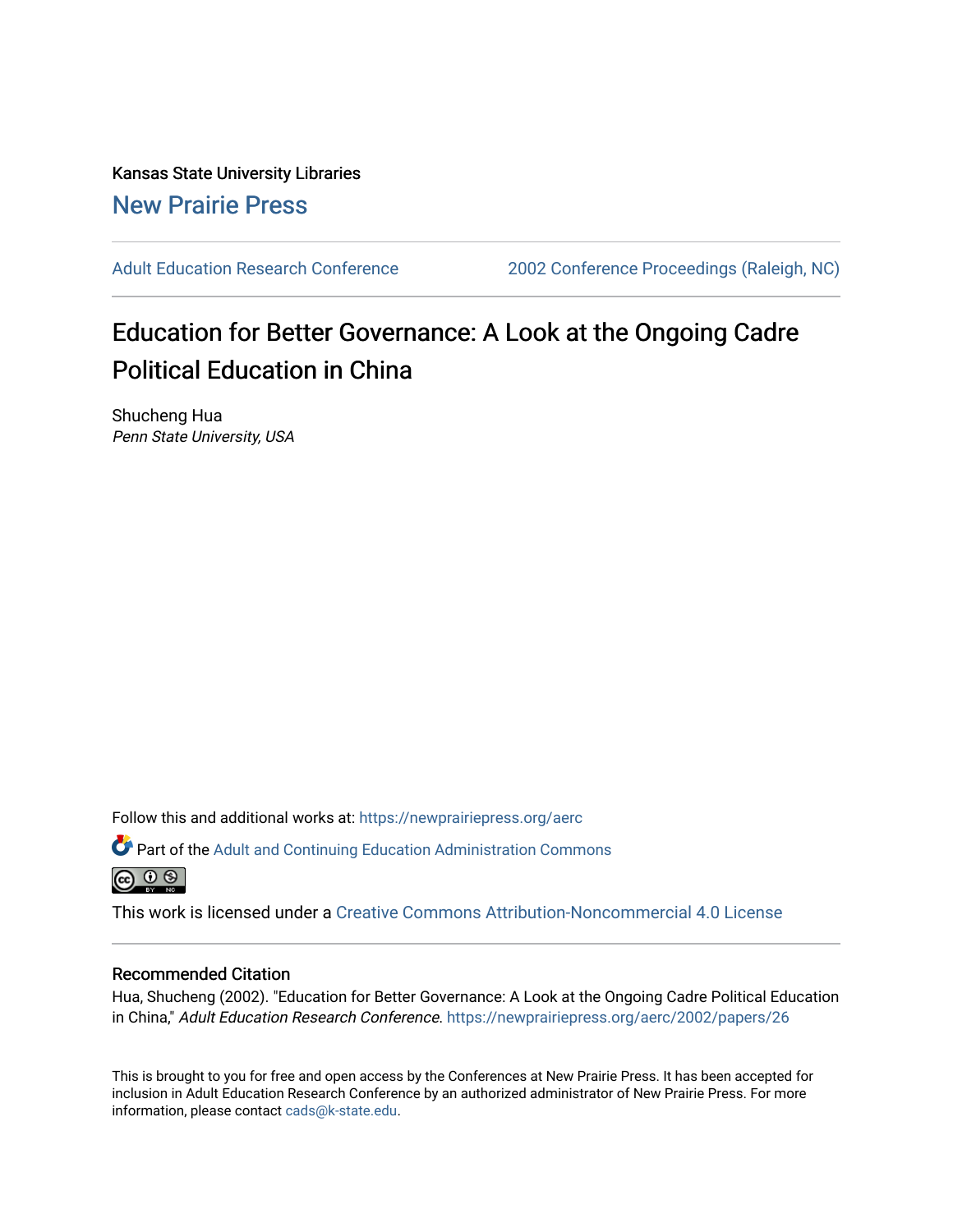# **Education for Better Governance: A Look at the Ongoing Cadre Political Education in China**

Shucheng Hua Penn State University, USA

**Abstract:** The cadre political education in China is essentially featured by the government's efforts in transforming cadres' ideology, morality, and work ethics in order to create a better social image of the Chinese cadres in the public, to improve the relationship between the cadres and the masses, and to accomplish better governance for the people.

# **Introduction**

As a part of the comprehensive cadre development (called executive or leadership development in the West) program within the bureaucracy of the Chinese Communist Party, cadre political education has been emphasized and implemented at various hierarchical levels since the founding of the People's Republic of China in 1949. Particularly in the Chinese Communist Party's efforts in approaching better governance, cadre political education is playing an important role in building up a good public image, maintaining and improving the relations between the government and citizens, and promoting holistic social and economic development (Zeng, 2001).

Initiated at the end of 1998, a nationwide cadre political education movement, titled as the "Three-Emphasis" Education, has touched nearly every aspect of the Chinese people's social life. This movement is considered a major solution adopted by the Jiang Zemin's Administration, the Third Generation of Leadership in China, to prepare the Chinese bureaucracy for a new century, to accomplish better governance, and to promote the reform, the opening-up process, and the development of a socialist market economy with Chinese characteristics. This paper attempts to examine the functions of cadre political education in the Chinese social and economic context and is built on the basis of the interviews conducted in Shandong Province from March to June 2000 after the "Three-Emphasis" Education had been implemented for two years.

This paper consists of four parts. The first part is a brief introduction of the general situation of cadre education in China from 1949 up to now. The second part describes the "Three-Emphasis" Education, the ongoing cadre political education movement. In the third section, the core of this paper, interviews are analyzed, conclusions are drawn from the primary data, and cadre political education in China is critiqued.

#### **General Situation of Cadre Education in China**

Since its founding 80 years ago, the Chinese Communist Party, now the largest party in the world in terms of the number of party members (over 64 million) (Jiang, 2001), has constantly attached great significance to cadre education and development.

Before the liberation in 1949, the term "cadre" referred to revolutionary leaders who assumed responsibility for specific tasks, as opposed to the masses who were followers. After the Chinese Communist Party seized power, the term "cadre" was applied administratively to all those who were state employees but not engaged in productive manual labor (Lee, 1990). However, in common usage, the meaning of "cadre" is limited and it normally refers to trained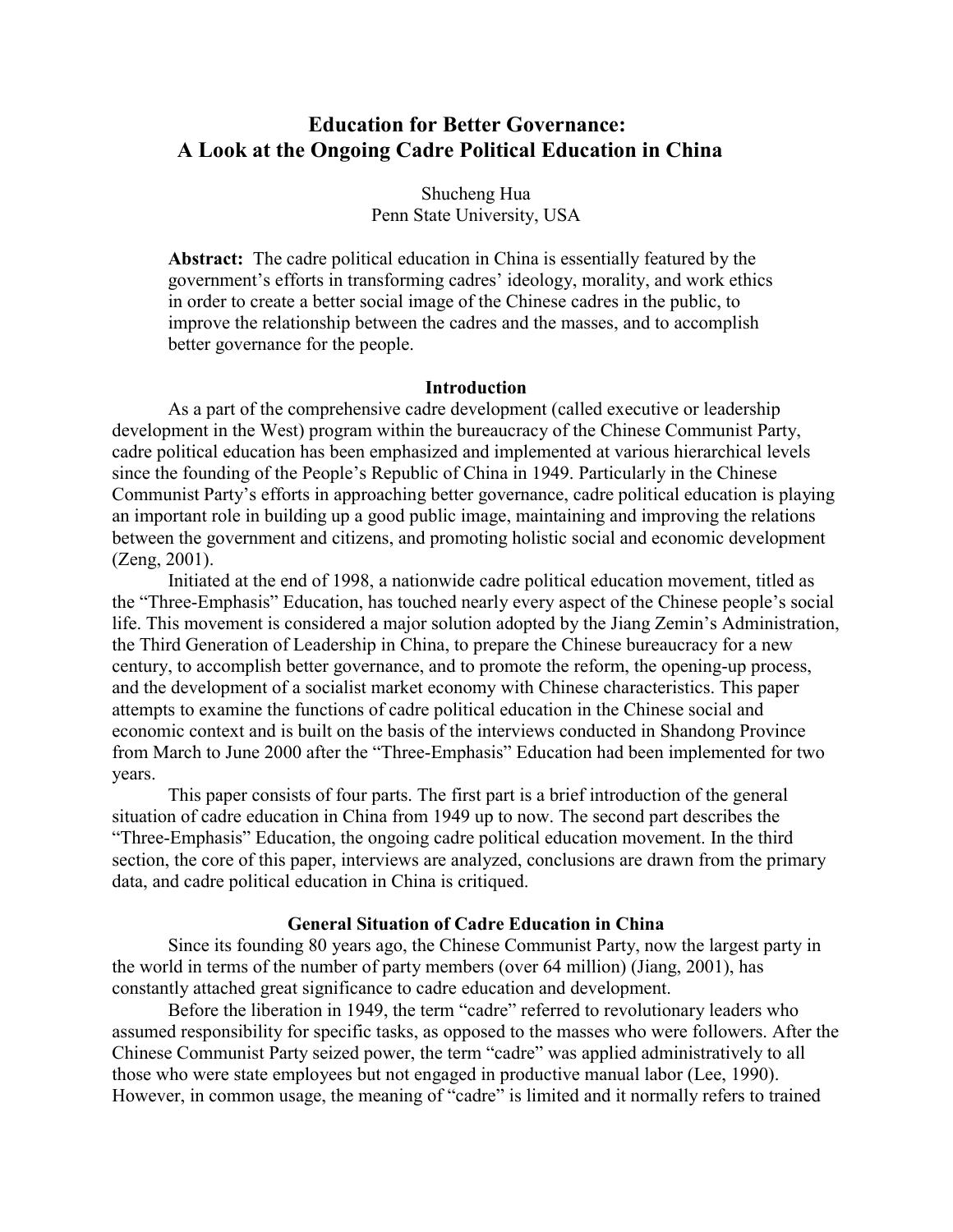staff members of the party or state institutions holding administrative positions. In other words, cadres are political elite and bureaucratic functionaries (Jiang, 1993).

In the early 1980s, the Central Committee of the Chinese Communist Party, under the pressure both from the external global environment and the interior demands from the people, promulgated a piece of Basic State Policy, which sought to "revitalize the nation through education". This occurred after the inception of Chinese reform and an opening-up of the society in 1978, which is widely viewed as a milestone in the Chinese educational history.

 Cadre education is one important part of global educational strategy. In the past two decades governments at each level have heavily invested in various kinds of cadre education projects in educational infrastructure construction, program design, and international cadre education cooperation. One outstanding achievement of nearly 20-year educational efforts by the Chinese Communist Party is that cadres in the public sector became more knowledgeable in market economy and management theory and practices, and demonstrated more efficiency in their work performance. Despite the obvious positive results, however, serious problems have gradually emerged because of many cases of corruption among cadres (Deng, 1994). While becoming more "economically civilized", many governmental officials were discovered seriously corrupt including such practices as cheating at work, embezzling, graft, bribery, smuggling, prostituting, lowered work ethics through favoritism, and lack of sense of responsibility. More and more complaints from the masses focused on the request that the cadres' political qualities (loyalty to the Party and the people), morality, and career ethics be enhanced (Zeng, 2001). Formerly described as a fish-water relationship, the relation between governmental officials and the public deteriorated, and the credibility as role models of the Chinese Communist Party cadres was gradually damaged. "To serve the people wholeheartedly" is the fundamental objective of the Chinese Communist Party, which is clearly stated in the Party Constitution. The purpose of cadre political education is to further improve working style and ethics, and transform the values, worldviews and ideology of the leaders at various hierarchical levels through educational approaches so that the Chinese Communist Party can represent the fundamental interests of the people in China (Jiang, 2000).

# **Ongoing Cadre Political Education in China**

Cadre political education determines the fate of the Chinese Communist Party and the direction of national development. The result of cadre political education directly determines whether the Chinese Communist Party can maintain its leading role and stability of governance (Deng, 1994). To tackle the existing problems among the party cadres, especially those problems regarding cadre corruption and malpractices in governance, the Jiang's Administration initiated the "Three-Emphasis" Education (emphasis on theory study, political awareness enhancement, and work ethics improvement) at the end of 1998.

 In general, the contents of the ongoing "Three-Emphasis" Education in China, include three parts. First, cadres are required to study Marxism, Leninism, Maoism, and Deng Xiaoping's theories in constructing socialist market economy with Chinese characteristics. The second is political awareness education, whose aims is to raise the cadres' sensitivity to social issues in order to develop a sense of responsibility and accountability for the people and for the whole nation. The third part of the education is centered on the cadres' morality and working ethics with the objective of educating cadres to be righteous, honest and loyal in their work. The three parts of the contents are integrated as a whole.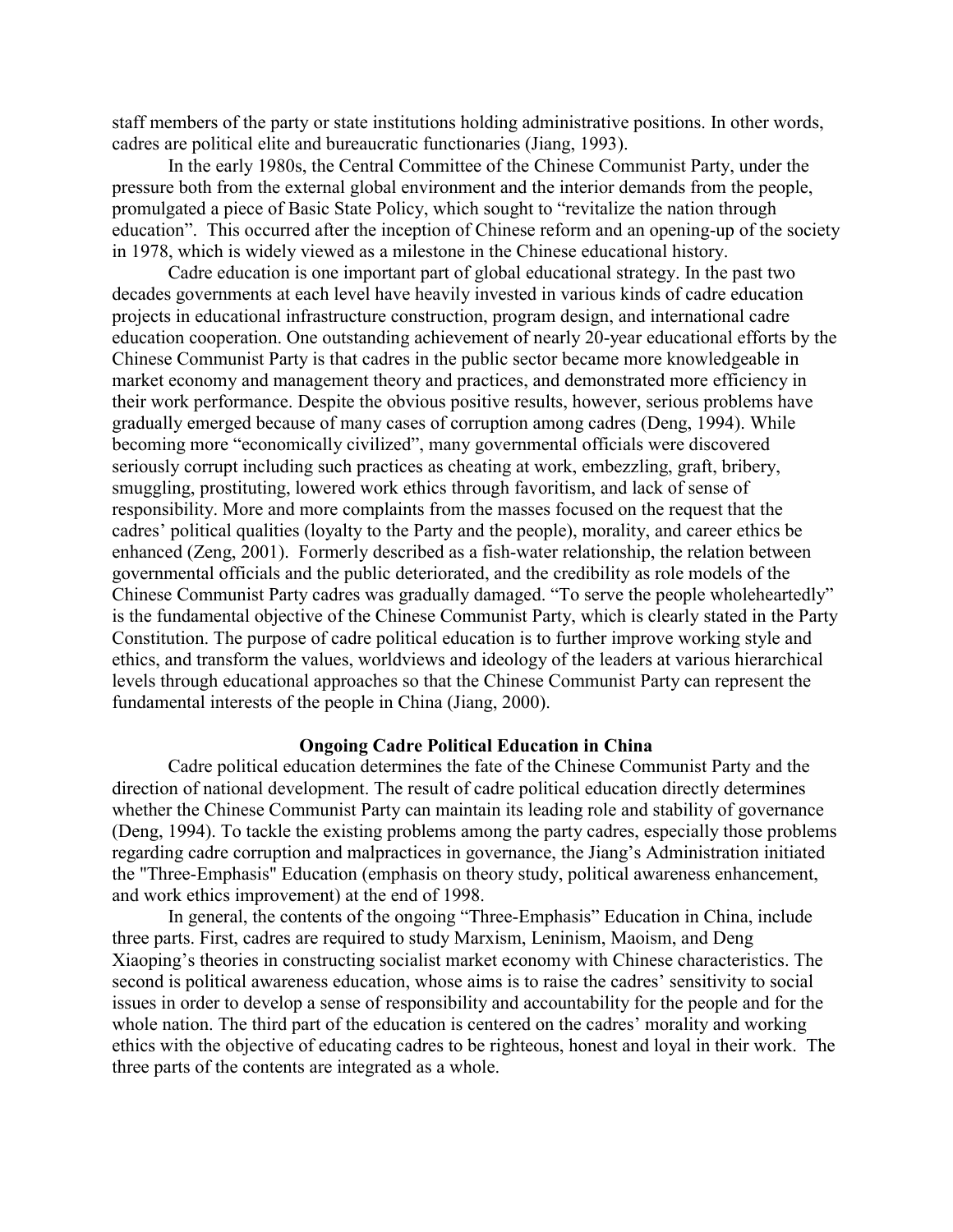# *Educational Participation and Implementation*

In the highly centralized bureaucracy of the Chinese Communist Party, there are fundamentally 5 hierarchical levels: premier level, province/ministry level, municipal/prefecture/department level, county/division level, and township/section level. As required by the Central Committee of the Chinese Communist Party, all the cadres on and above the county /division level in the hierarchy of the Chinese bureaucracy should participate in the education.

 At the end of 1998, the "Three-Emphasis" Education commenced as a national project. It took place at different hierarchical levels in a top-down sequence. The members of the Central Committee of the Chinese Communist Party initiated the education and then with the model built up by the top level in the Chinese bureaucracy, cadres at various levels including provincial level, municipal level and county level started. During the process of the educational implementation at the local levels, the Central Committee designated investigation teams to supervise the educational activities in order to guarantee the quality of education. In addition, after the educational implementation was completed at each level, auditing teams were set up by the cadres at the next supervisory level to evaluate the education including implementation of individual transformational action plans, social implications, and possible areas for further improvement in educational activities.

There are basically four steps in carrying out the educational activities at each level. First, the participants study relevant works. Then the participants complete a report combining selfanalyses upon their behaviors and attitudes at work in the past few years and the critiques and suggestions collected from peers and subordinates. Third, the participants have panel discussions to engage in self-criticism and to exchange ideas with the objective of finalizing individual transformational action plans. In the fourth step, the participants implement their individual action plans and show the results to their supervisors, peers and subordinates.

# **Data Collection and Findings**

# *Interviews*

In February 2000 the Central Committee of the Chinese Communist Party designated more than thirty five-person Auditing Teams to each province, ministry, and autonomous region to evaluate the cadre political education after the cadres at the provincial and municipal levels had completed the educational procedure. As a civil servant working for the Central Government, I was designated Shandong Province to do the auditing work from March to June. I talked to the more than 50 officials at different levels with the purpose of acquiring a holistic picture of the "Three-Emphasis" Education. The interviewees included the senior cadres at the provincial level, and officials at the municipal level and county level from three municipalities (Binzhou Municipality, Heze Municipality, and Linyi Municipality). In addition, I visited some retired senior officials, cadres in county and township governments (Wudi County, Zhanhua County) and some farmers in villages. The interviews including individual interview and group interview mainly focused on the individual transformation and social implications after educational activities were carried out.

#### *Findings*

All the interviewees regarded the education as necessary. In their individual reports I found the alleged commonalities concerning the participants' educational activities, such as strictly following the guidelines and requirements from the Central Government, seriously doing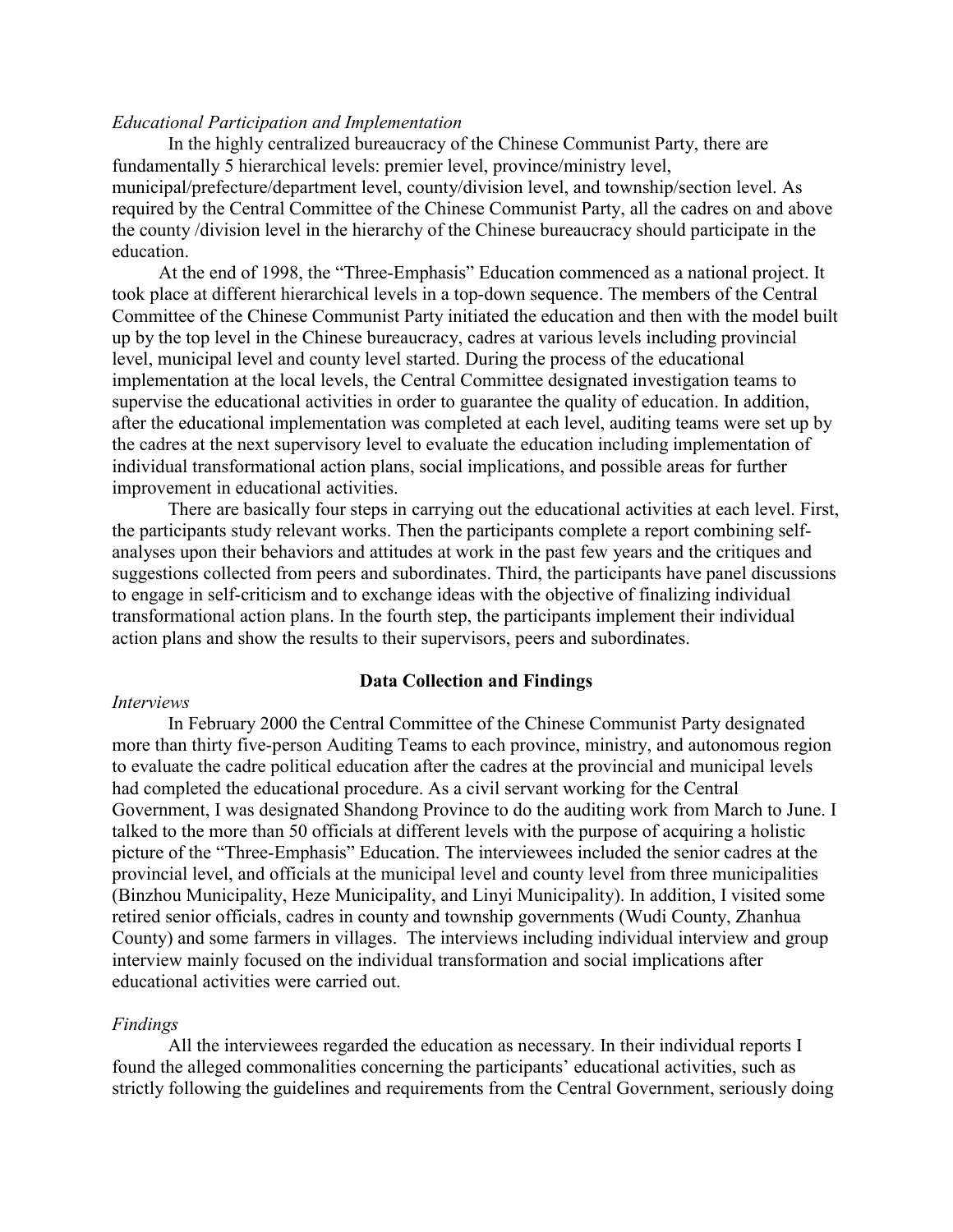self-analysis and self-criticism, increasing sense of responsibility and consciousness to serve the people, setting up higher standards for self-discipline to become more ethical and honest in work, and formulating specific individual transformational action plans.

On the provincial level the most obvious achievements are manifested in the following aspects. First, the solidarity of cadres in leadership groups has been rebuilt during the process of political education, especially the process of self-criticism and reflection. Second, some issues about which the public complained most have been solved. For example, in Shandong Province, the public complained that some senior officials kept several public apartments for their family. After the education, more than 8,000 apartments were returned to the public from senior officials and many officials did this voluntarily. On the municipal level, according to the data collected in two municipalities, the cadres became more committed to helping the public solve practical problems. In Wudi and Zhanhua counties in Binzhou Municipality, for many years people suffered from the lack of freshwater because of the saline-alkali soil in those areas. The cadres on the municipal and county level determined to solve the problems and bring benefits to the local people. After nearly 2 years' efforts, they realized the dream that the local people never expected to become true: every household in every village of Wudi and Zhanhua counties was piped with freshwater.

# *Analysis of the "Three-Emphasis" Education*

The "Three-Emphasis" Education is a cadre political education movement implemented within the bureaucracy of the Chinese Communist Party. It helped the cadres in the bureaucratic system to reflect and re-examine their work through an educational approach in order to enhance their awareness and initiatives in serving the people. It functions as a tool to improve the political quality of the Chinese bureaucracy and the relationship between cadres and the masses.

The "Three-Emphasis" Education was proposed in a very critical situation and at a historically important time. There is a popular saying to describe the change of cadres from Mao's time to Deng's time. "In Mao's time, cadres go to villages to be with farmers; In Deng's time, cadres go to market to be with money." After the Tian'anmen Square events in 1989, the Party realized that the cadre corruption endangered the Party's development and shook the pedestal of its power. The masses began losing confidence in the Party and the distance between the cadres and the masses became more pronounced. The Jiang's Administration faced the serious question of how to rebuild cadres with a good social image in the public for the new century so as to improve the relation with the masses and maintain the Party's position in power?

# *Critiques of Cadre Political Education*

Despite the significant achievements resulted from the "Three-Emphasis" Education, some problems did exist in the design and implementation of the educational movement. First of all the "Three-Emphasis" Education is a top-down process initiated by the highest level of the Chinese bureaucracy – the Central Committee of the Chinese Communist Party. The targets are the cadres on and above the county/division level. This indicates that the party is trying to cure its symptom by itself. It may be irrational to assert that patients cannot cure themselves with their own efforts, but it is safe and wise to say that if with some assistance from the outside, the symptom could be removed more quickly. In the case of the "Three-Emphasis" Education, the potential assistance is in the public. However, as a matter of fact, the public has few accesses to the educational activities. For example, the participants' individual reflection reports have been submitted only to the next higher level of bureaucracy, but are seldom open to the public.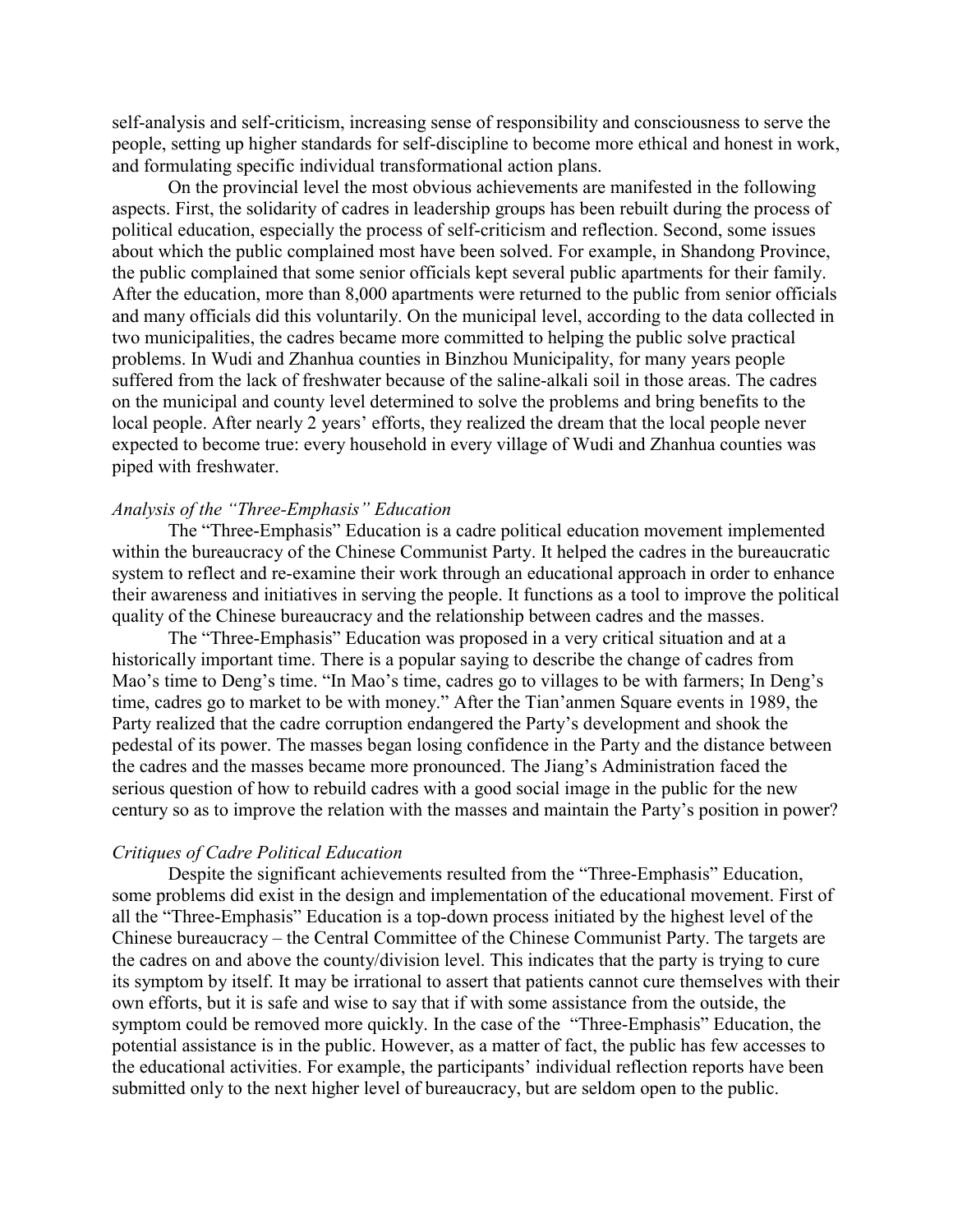Second, the "Three-Emphasis" Education was designed to function as a medicine, not as a tonic. As some interviewees mentioned, it was possible that some cadres would slip back to what they were like before the education upon its completion. Failing to systemize the education in the cadre's daily work may cause loss of sustainability and eventually lead to unpleasant consequences. Third, in the whole process of education, the educational focus was on people instead of existing structures or systems in the Chinese bureaucracy. In other words, the educational objective is to change individuals in the system and not to examine the system in which the individual live. Self-discipline and self-criticism are extremely important for cadres to keep honest in governmental work, but the system itself can shape people in accordance with the nature of the system. The phenomenon of cadre corruption cannot be solely traced back to the people factor. Rather, the structure in which the cadres are operating is bound to have some responsibility for it. As Box (1988) said, any massive change in individuals will eventually require new structures to house it even though structure alone does not determine political outcomes.

It is clear that the cadre political education aims at transforming cadres to be more responsible and accountable for serving the people so as to create better governance. Through the efforts of transforming the individual cadres, the Party expects to formulate a stable social status and a more sound national leadership group. The education itself shows the determination of the Party to push itself closer to the public by improving its own image and quality. In the Chinese Communist Party Constitution, the Party stated that it came from the masses and should go back to the masses, and since its founding 80 years ago, the Party set up its fundamental aim as wholeheartedly serving the people. As a tool, cadre political education was applied for guaranteeing the continuity and coherence of this goal among a large number of cadres. No party in a country can survive without the support from the masses. The masses are like water and the party is like a boat. The water can both support the boat and submerge the boat. To keep alive, the party needs to approach and solicit support from the people by fully involving the people in cadre educational activities. Without participation of the people, the Party missed the chance to tap the huge potential of assistance from the people.

The auditing process designed by the Central Committee also was not participative for the public because only a small number of interviewees came from the outside of the government. To transform the individual cadres, so as to transform the Party and the society, the cadre political education should not have alienated the Party from the public. Moreover, there exists a traditional technical question in the evaluation process, i.e., sometimes it is hard to prove that some results are originated by cadre education. Once again, the existence of a weak link between results and education can probably affect the public's trust and support in cadre education movement.

#### **Conclusion**

As China is marching to the goal of a more democratic and modern country, cadre education is playing an important role in building up a strong and reliable leadership group and creating better governance. Among various cadre education programs, political education is emphasized for cadres in the Chinese bureaucracy to transform ideology, morality and working ethics and to better serve the people.

Cadre political education is a unique form of adult education in the Chinese bureaucracy. On one hand, it helps the Chinese Communist Party to build a better social image in the public, to strengthen the relations between the cadres and the masses, to fight against cadres' corruption